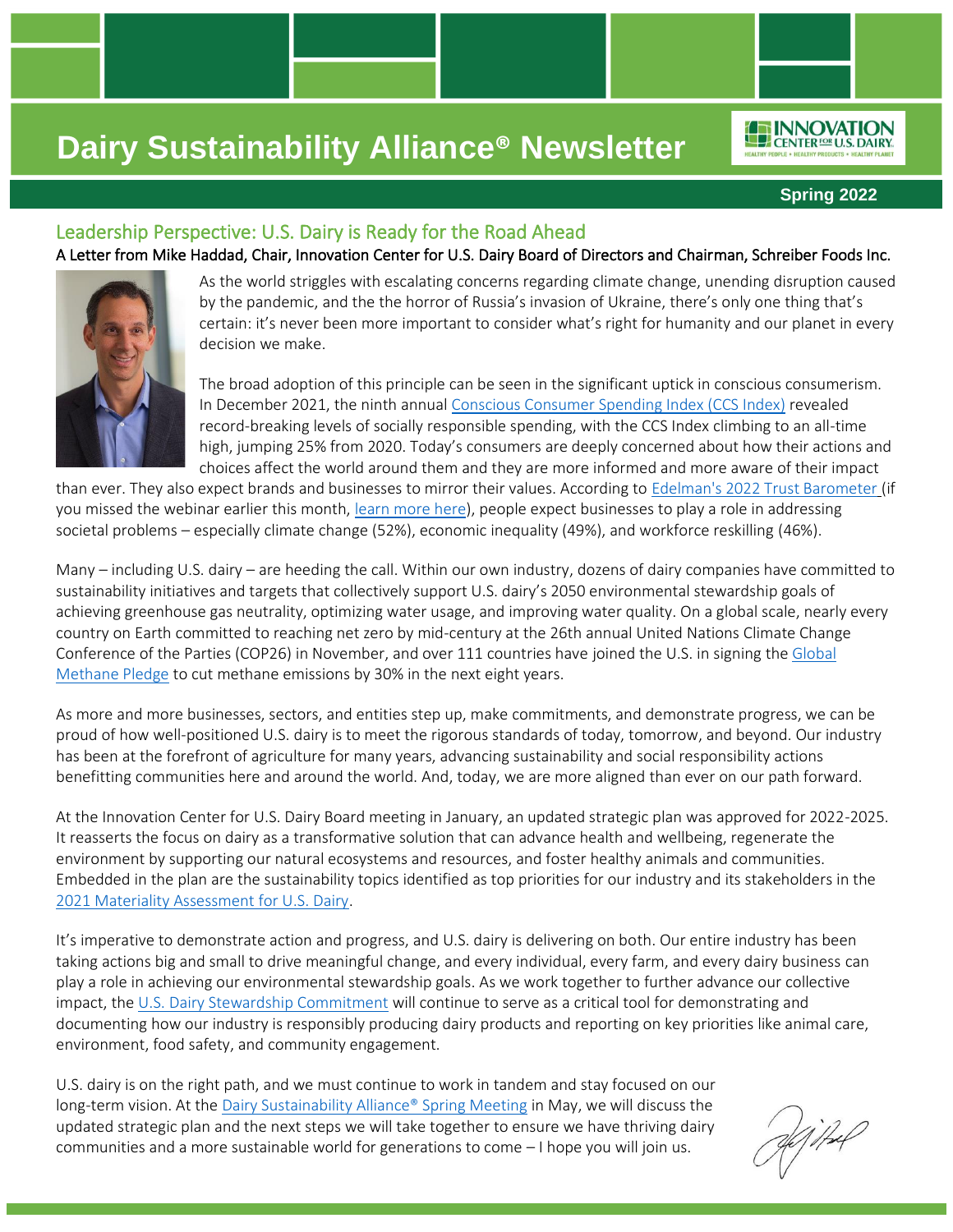

**Spring 2022**

**ENNOVATION** 

### Registration Open for 2022 Dairy Sustainability Alliance® Spring Meeting

Registration is [now open](http://2022alliancespringmeeting.eventbrite.com/) for the 2022 Dairy Sustainability Alliance® Spring Meeting, *Unlocking Transformative Good for People and the Planet*. We are excited to be back inperson in Oak Brook, IL, with a virtual option available.

The food marketplace is rapidly changing. Both consumers and other stakeholders seek demonstrable

proof of positive progress and a commitment to provide solutions to today's challenges. The increased urgency around both climate change and social aspects of sustainability requires a holistic approach, and there is increased recognition and expectation that business profit goes hand-in-hand with the ability to provide societal benefits. Amidst the day-to-day business considerations and the volatility of rising costs, global conflicts, supply chain disruptions and extreme weather events, there exists the opportunity for transformation and innovation.

Join us May 18-19 in Oak Brook, IL for the 2022 Dairy Sustainability Alliance Spring Meeting as we explore U.S. dairy's collective path to providing solutions that advance well-being and help regenerate the environment while also caring for our animals and communities. Learn how you can be part of the continued collaboration that will be necessary to help us reach a future where dairy unlocks transformative good for people and the planet.

[Register today](http://2022alliancespringmeeting.eventbrite.com/) and [make your reservation](https://www.hilton.com/en/attend-my-event/chibhhh-dairym-aeb1b214-68b5-4a89-b0c4-f67233c572a1/?WT.mc_id=POG) to join us at the Hilton Chicago/Oak Brook Hills Resort & Conference Center. Early Registration will be available through April 25 at rates of \$300 for Members, \$400 for non-Members and \$150 for virtual. A special hotel group rate is also available until April 25, or until the group block sells out. Be sure to reserve your room early to secure this discounted rate.

Virtual attendees will have access to a livestream of main stage sessions along with Zoom links to participate in onsite breakout sessions and a virtual discussion and input session with other remote attendees. Additional details and a draft agenda are available on the event website[: http://AllianceMeeting.USDairy.com.](http://alliancemeeting.usdairy.com/)

Following the Spring Meeting, we invite you to stay for the afternoon and join industry leaders for **Health and** Sustainability: A Focus on Dairy Animal Nutrition, Feeding and Management, a complimentary symposium sponsored by Phibro Animal Health, along with the Innovation Center and DMI.

Animal agriculture is in the spotlight as countries around the world work to achieve aggressive UN Sustainability Development Goals (SDGs). Healthy animals are vital to tackling critical goals including poverty, public health and climate change. While the U.S. dairy industry has an excellent track record for animal care and environmental stewardship, forward thinking and continued innovation in nutrition and overall farm management is key to keeping animals and dairy businesses healthy.

The symposium features an impressive lineup of dairy animal health experts who'll address the role of nutrition, feed ingredients and farm management on the path to a more sustainable future. Learn more and register [here.](https://www.pahc.com/dairy-sym/) A separate registration is required.

We will also host a pre-webinar on May 10 (see "Spring Webinar Series" below for details) to introduce the Innovation Center's three-year strategic plan and lay the foundation for further discussions at the Spring Meeting. Whether or not you plan to attend the Spring Meeting, we highly encourage you to participate in this webinar.

*If you have any questions about the meeting, please visi[t http://AllianceMeeting.USDairy.com](http://alliancemeeting.usdairy.com/) or contac[t Angela.Hessinger@dairy.org.](mailto:Angela.Hessinger@dairy.org)*



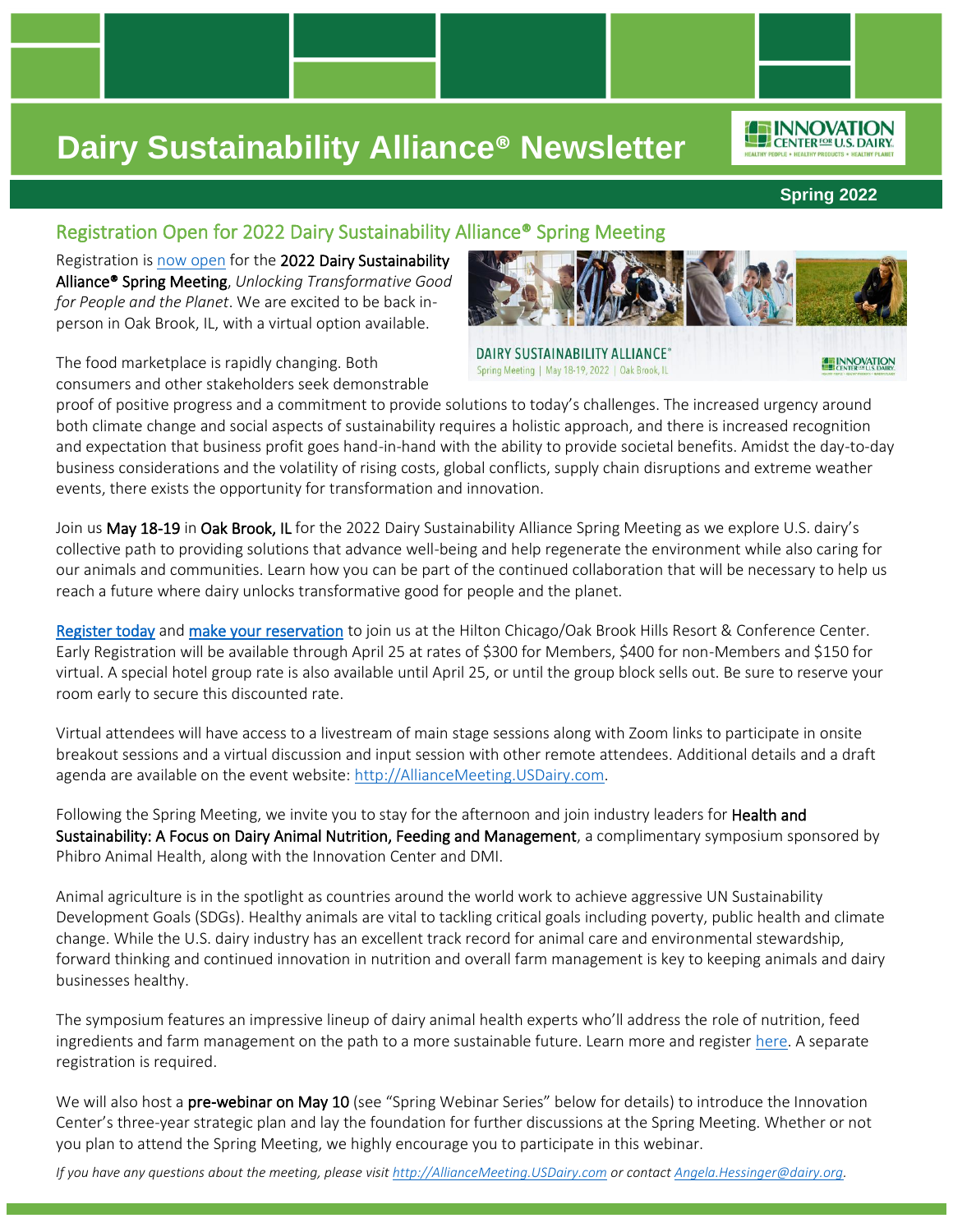

**INNOVATION** CENTER<sup>FOR</sup> U.S. DAIRY

### Innovation Center Releases 2021 U.S. Dairy Materiality Assessment



2021 Materiality Assessment for U.S. Dairy **INNOVATION** 

In 2021, the Innovation Center for U.S. Dairy conducted a refresh of the national materiality assessment completed in 2019. The process was designed to review the topics from the 2019 assessment and to consider any necessary changes to ensure the latest insights and stakeholder expectations and interests are reflected.

The [2021 U.S. Dairy Materiality Assessment](https://www.usdairy.com/getmedia/401760f2-2982-48ff-826a-e445799b947b/Materiality-Assessment-For-USDairy.pdf?ext=.pdf) is now available in the resources section of [www.USDairy.com/Commitment.](http://www.usdairy.com/Commitment) Along with extensive research, more than 150 participants from the Dairy Sustainability Alliance and beyond, including farmer, cooperative, processor, customers/brands, environmental nonprofits, industry

organizations, and others actively contributed to this resource. This assessment further bolsters the positioning of U.S. dairy's sustainability priorities and leadership in the market and on the world stage through the lens of a globally recognized process and standard.

While all identified topics are noted as important to the dairy category, individual company priorities and their level of importance may vary. As such, the [Materiality Guide for U.S. Dairy Companies](https://www.usdairy.com/getmedia/a6dc02f6-4207-467e-949f-d5b3bb935d09/Materiality-Guide-for-U-S-Dairy-Companies.pdf?ext=.pdf) is provided to aid companies in conducting their own assessment, while the national assessment serves as an industry-aligned foundation that is referenced throughout the document. Note that while the current company guidance references the 2019 assessment, this will be updated in the coming months and include a case study that demonstrates application of the 2021 national assessment to a dairy company's assessment development process.

[A webinar](https://dairy.zoom.us/webinar/register/WN_vvpc5w3RSjGyV5y7K2Ww-g) to walk through these materials in detail will be part of the Dairy Sustainability Alliance Spring Webinar Series.

*If you have any questions about the 2021 U.S. Dairy Materiality Assessment, please contact [Joe.McMahan@dairy.org.](mailto:Joe.McMahan@dairy.org)*

### Spring Webinar Series

Each month the Dairy Sustainability Alliance hosts webinars for its members to provide program updates and resources, share learnings and insights, or dive deeper on key social responsibility topics. Watch for additional webinars to be added in the coming weeks.

#### Leveraging Dairy's On-Farm Environmental Story to Reach Gen Z

*Friday, April 8 from 12:00-1:00 p.m. Central* 

When it comes to wellness, Gen Z prioritizes mind, body, and environmental impact. They prioritize purpose over profit and will change their behaviors to align with their values. To build trust, relevance, and sales among this critical demographic, it's essential to communicate in ways that align with their priorities. This next generation of consumers wants reassurance that the products they purchase are not negatively impacting the environment and is also looking to demonstrate they are environmentally conscious to their peers based on purchases they make.

Dairy Management Inc. recently conducted research to gain insight on how best to address and engage Gen Z on dairy and the environment. Learn what matters most to Gen Z, key content themes that resonated well with the group, and a formula to consider when sharing your own on-farm sustainability stories. No registration is necessary, just join using the information below. You will also receive a separate calendar invite.

*continued*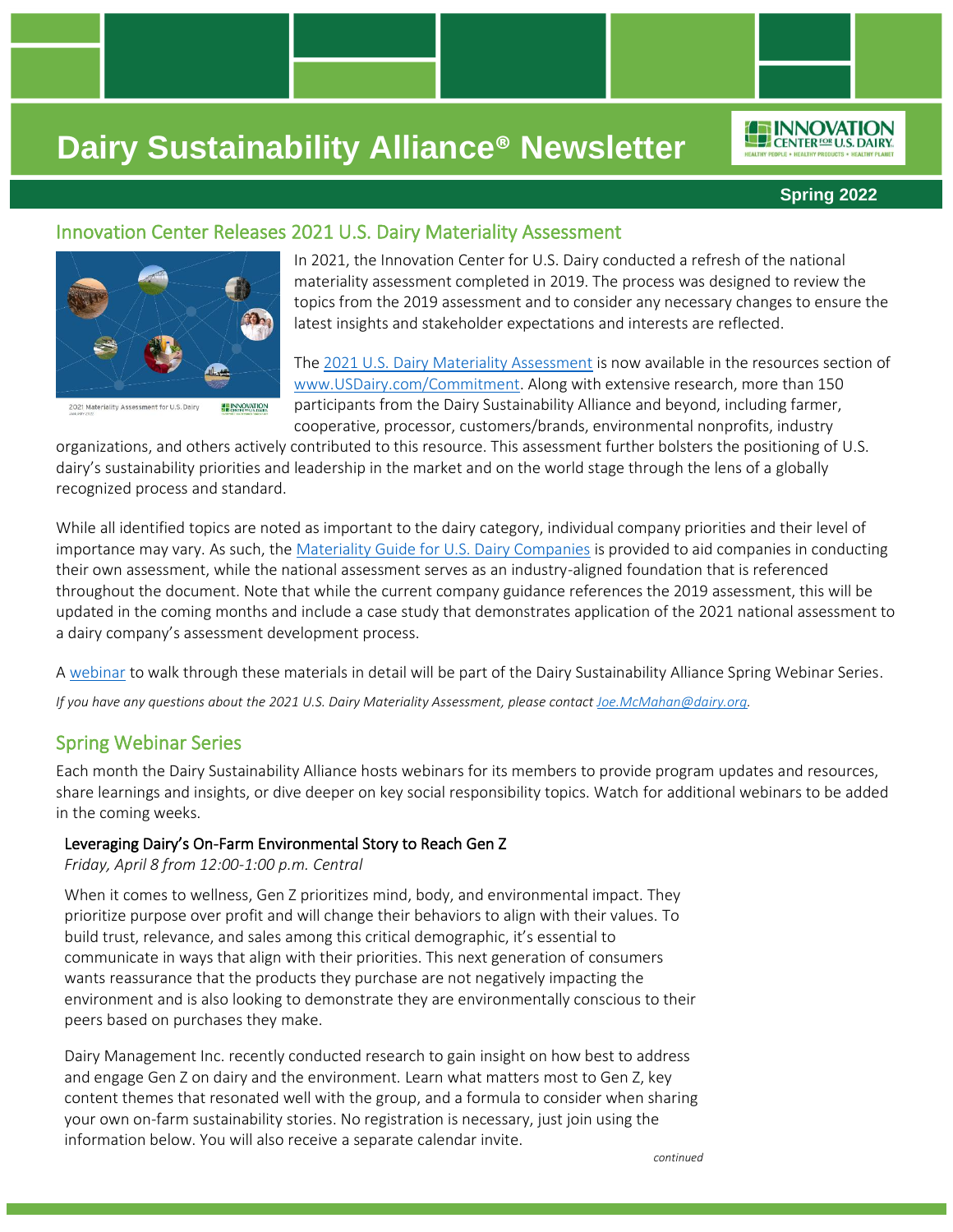**Spring 2022**

*IO***F INNOVATION** CENTER<sup>FOR</sup> U.S. DAIRY

Join Zoom Meeting: [Click here to join](https://dairy.zoom.us/j/96218989675?pwd=UzFrWjZGY3FoL21DenZPNWYwdEIvZz09) Meeting ID: 962 1898 9675 Passcode: 326613

*This will be operated as a Zoom meeting for optimal participant engagement, so your camera and microphone will be on. Please be sure to mute yourself upon entering and turn off your camera if you prefer.* 

#### Spring Meeting Pre-Webinar – A Framework for Unlocking Transformative Good: The Innovation Center for U.S. Dairy's Strategic Plan

*Tuesday, May 10 from 11:00 a.m.-12:00 p.m. Central*

In January 2022, the Innovation Center Board of Directors approved a three-year strategic plan for the organization. The plan, which aligns U.S. dairy behind a framework of shared priorities, goals, work, and metrics, focuses on the top areas where the U.S. dairy community can provide value as a solution, make a positive impact, and inspire new belief in dairy. Learn more about the plan, how current initiatives fit, and where additional workstreams will be developed to advance solutions that help unlock dairy's transformative good for people and the planet. [Register here](https://dairy.zoom.us/webinar/register/WN_SOj3o6SdT_WL5xW8t4RdXw).

*This webinar will lay the foundation for further discussions at the Dairy Sustainability Alliance Spring Meeting on May 19. Whether or not you plan to attend the Spring Meeting, we highly encourage you to participate in this webinar.*

#### Leveraging the National Materiality Assessment for U.S. Dairy: Guidance to Simplify Company Assessments

*Thursday, June 9 from 12:00-1:00 p.m. Central*

Conducting a materiality assessment plays an important role in informing an organization's sustainability strategy, initiatives and reporting. Furthermore, the marketplace increasingly expects dairy companies to complete a materiality assessment, as seen with the assessment requirement within the Sustainable Agriculture Initiative Platform (SAI Platform) Sustainable Dairy Partnership (SDP).

In 2021, the Innovation Center for U.S. Dairy conducted a refresh of the national materiality assessment from 2019. The [2021 Materiality Assessment for U.S. Dairy,](https://www.usdairy.com/getmedia/401760f2-2982-48ff-826a-e445799b947b/Materiality-Assessment-For-USDairy.pdf?ext=.pdf) along with the upcoming 2022 update of the Materiality Guide for U.S. Dairy, provides a strong foundation upon which dairy companies can conduct their own assessments. Learn about how the national assessment can inform and simplify company-specific materiality assessments and requirements within the SDP using a simplified yet credible process. [Register here](https://dairy.zoom.us/webinar/register/WN_vvpc5w3RSjGyV5y7K2Ww-g).



#### Looking for past webinars or to register for an upcoming one?

Catch up on anything you may have missed, re-watch your favorites or find out more about upcoming offerings by clicking on "Webinars & Events" on the [Dairy](http://www.usdairy.com/sustainabilityalliance)  [Sustainability Alliance page](http://www.usdairy.com/sustainabilityalliance) of [www.usdairy.com.](http://www.usdairy.com/)



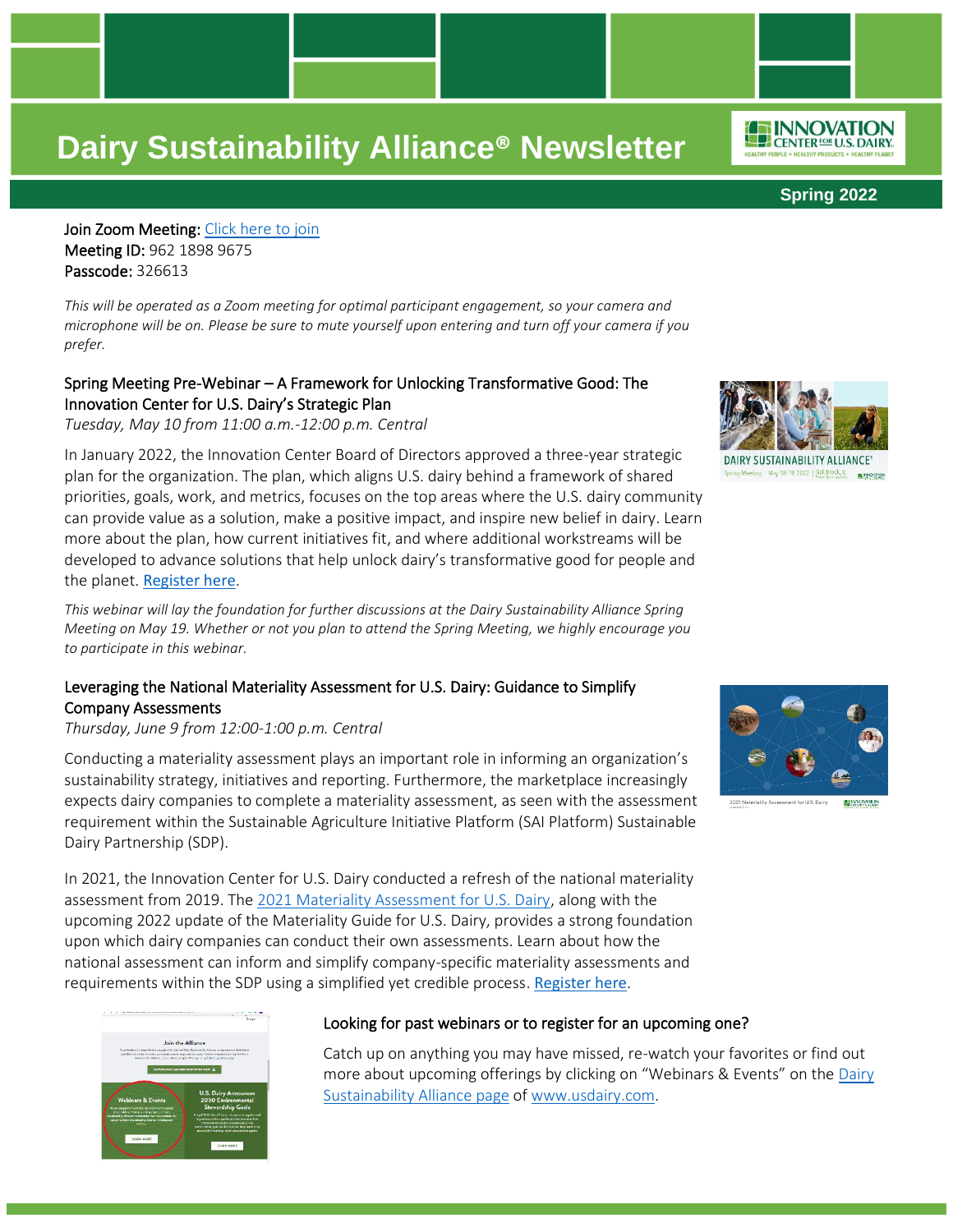#### **Spring 2022**

*IO***F INNOVATION** CENTER<sup>FOR</sup> U.S. DAIRY

### New Resources Launched to Support Dairy Processor Sustainability

The Dairy Processor Working Group, a subgroup of the Dairy Sustainability Alliance focused on pre-competitively driving progress towards the industry's Environmental Stewardship Goals at the processor level, has developed and released two new guidance documents available on [www.usdairy.com/research-resources.](http://www.usdairy.com/research-resources)

These guidance documents are intended to help dairy processors and manufacturers improve upon their greenhouse gas (GHG) and water use footprints. Specifically:



The *Dairy Processor GHG Reduction Opportunities Guidance* contains strategies, practices, technologies, and supplementary resources to assist dairy processors in reducing and mitigating GHG emissions within their plant operations, and throughout their supply chains. The guidance highlights emission mitigation tactics across common topics within dairy processing, including building and infrastructure energy efficiency, and product hauling and distribution. Further, the guidance also outlines reduction opportunities outside of direct operations, such as renewable energy options, improved packaging, waste reduction, on-farm collaborations, and carbon offsetting.

The *Dairy Processing Water Definitions and Reuse Opportunities* guidance provides consistent definitions for water recycling and reuse within food production and processing and highlights widely applicable opportunities and applications for water reuse in dairy processing operations.

Going forward, the Innovation Center hopes that these guidance documents help dairy companies continuously improve upon their GHG and water intensities, two key metrics tracked within the U.S. Dairy Stewardship Commitment and measured and reported through the Processor Stewardship Reporting Tool. The Processor Working Group is currently developing a third industry guidance document focused on waste reduction in dairy processing operations and plans to release it later in 2022.

*If you have any questions about these resources, please contact [Eric.Hassel@dairy.org.](mailto:Eric.Hassel@dairy.org)* 

### Food Safety Resources + Classes Available for Processors of All Sizes and Geographies

The Innovation Center's Food Safety Committee has been driving the industry-wide identification and adoption of world class food safety practices and initiatives for more than a decade, developing a broad portfolio of [resources,](https://www.usdairy.com/getmedia/3be14a94-514e-4573-8ce8-08629b8693b7/Food-Safety-Resources-2021.pdf) classes, and guidance documents to help processors grow their businesses while ensuring the safety of their products. As their popular workshops begin to transition back to in-person events, see below to make sure you have all the latest food safety resources.

#### Food Safety Resource Map Launched

To better support companies who want to know "Is there someone who can help me?", a state-bystate list of individuals and organizations to contact as well as links to national resources, including the food safety [help hotline,](mailto:Dairyfoodsafetycoach@cornell.edu) has been compiled. It includes local extension and university staff with dairy and food safety experience, links to regional dairy and food safety organizations, and other useful local resources. This tool is currently available o[n www.safeicecream.org](https://www.idfa.org/safeicecream) and will be posted to

additional websites soon. To see what is available in your area, click on your state in the [Food Safety Resources Map.](https://www.idfa.org/safeicecream/food-safety-map/)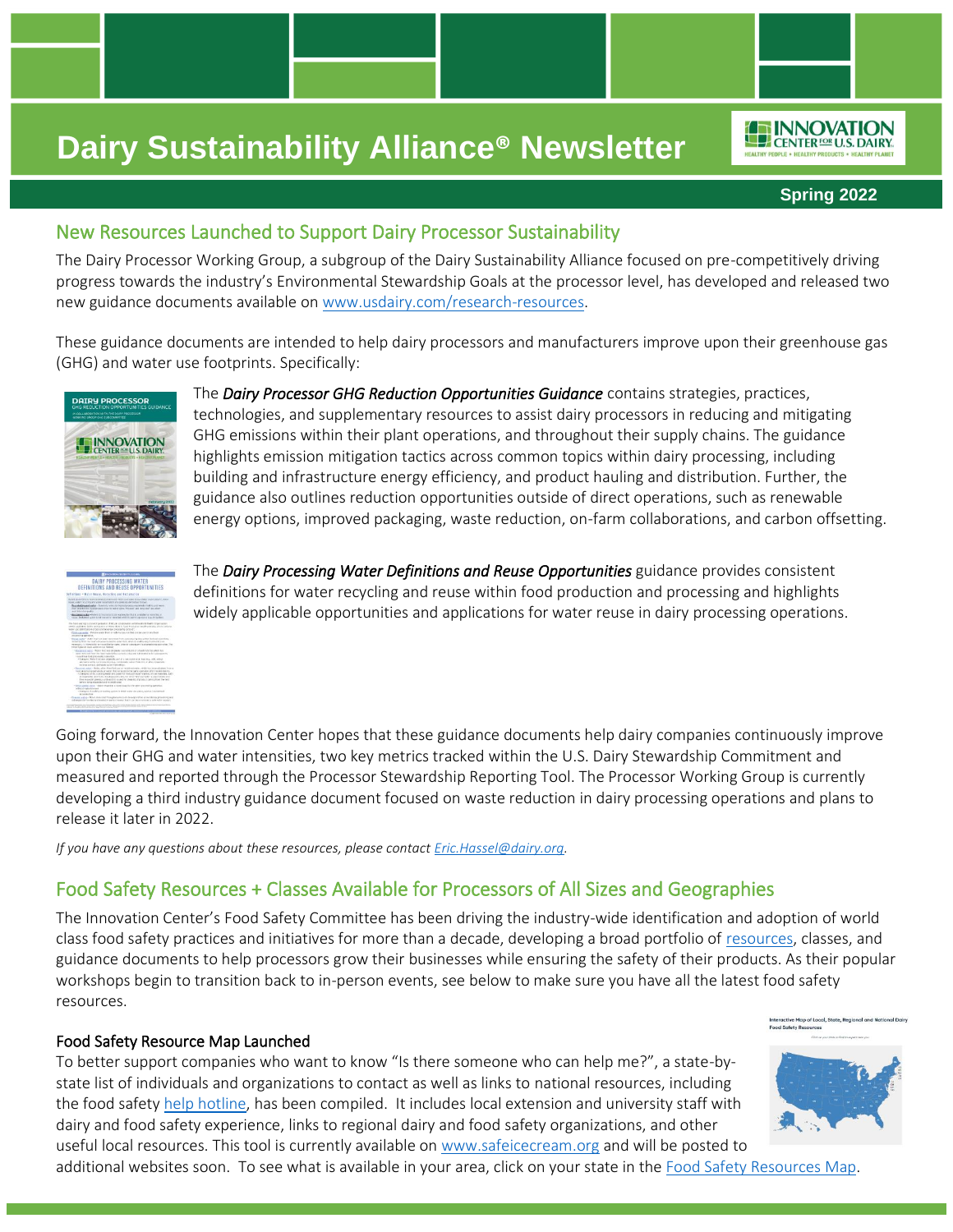#### **Spring 2022**

**ION INNOVATION LEP CENTER FOR U.S. DAIRY** 

#### In-Person Workshops Return

The Innovation Center's Food Safety Team has over 100 industry experts involved in offering food safety workshops across the country. The workshops are unique because they were designed by industry experts for the benefit of the entire dairy industry and offer a rare opportunity to share on a topic which protects public health and the industry. The course designers and instructors are food safety, sanitation, quality, and microbiology professionals from across the dairy industry. Classes offer a great opportunity to learn, share experiences, and ask food safety related questions of the trainers and your peers.



Supplier Food Safety Management Workshop

September 27 - 28

Plymouth, WI Host: Sargento Foods

Dairy Plant Food Safety Workshops teach "HOW" to implement best practices that address the "WHAT" of Food Safety Modernization Act (FSMA) requirements by offering practical and applicable guidance through hands-on, interactive exercises including Best Practices (GMP, raw/RTE separation, sanitation, sanitary design, floors), Environmental Monitoring, and Corrective Actions exercises. Significant learning comes from student interactions with peers from other companies and the subject matter expert trainers. This workshop is ideal for employees of medium to large companies. Most attendees are from corporate quality, food safety, and processing plants (plant managers, quality, supervisors, sanitation, engineering, and maintenance).

See the full list of future workshop offerings in the "Upcoming Events" section below and visit [www.usdairy.com/foodsafety](http://www.usdairy.com/foodsafety) to register or for additional resources.

Supplier Food Safety Management Workshops were designed for dairy companies and their suppliers who are seeking to assure the food safety performance of their supply network. It is designed to help companies identify, quantify, and mitigate risks from ingredients, packaging, equipment, and services. In addition, it provides a science-based template to develop their own supply-chain program and supply chain preventive controls, with elements including: identifying potential hazards, assessing if systems are in place to control identified hazards, and assessing supplier performance/FDA compliance history.

*Registration Coming Soon:* Supplier Food Safety Management Workshop – September 27 & 28, 2022 in Plymouth, WI (hosted by Sargento Foods)

*If you have any questions about the Innovation Center's food safety offerings or resources, please contact <i>[Tim.Stubbs@dairy.org.](mailto:Tim.Stubbs@dairy.org)* 

#### Updates from the FARM Program

The National Dairy Farmers Assuring Responsible Management (FARM) Program recently released its [2021 Year in Review](https://nationaldairyfarm.com/year-in-review/) highlighting new initiatives and program area advancements. The annual report chronicled the FARM Program's many activities and accomplishments of the past year, which included adding the [FARM Biosecurity](https://nationaldairyfarm.com/wp-content/uploads/2022/01/FARM_YIR_2021_v11_web_clickable_pages.pdf) program area, implementing the [FARM Excellence Awards,](https://nationaldairyfarm.com/farm-excellence-awards/) and developing a formal partnership program. Learn mor[e here.](https://nationaldairyfarm.com/news_post/year-in-review-spotlights-farm-programs-growth/)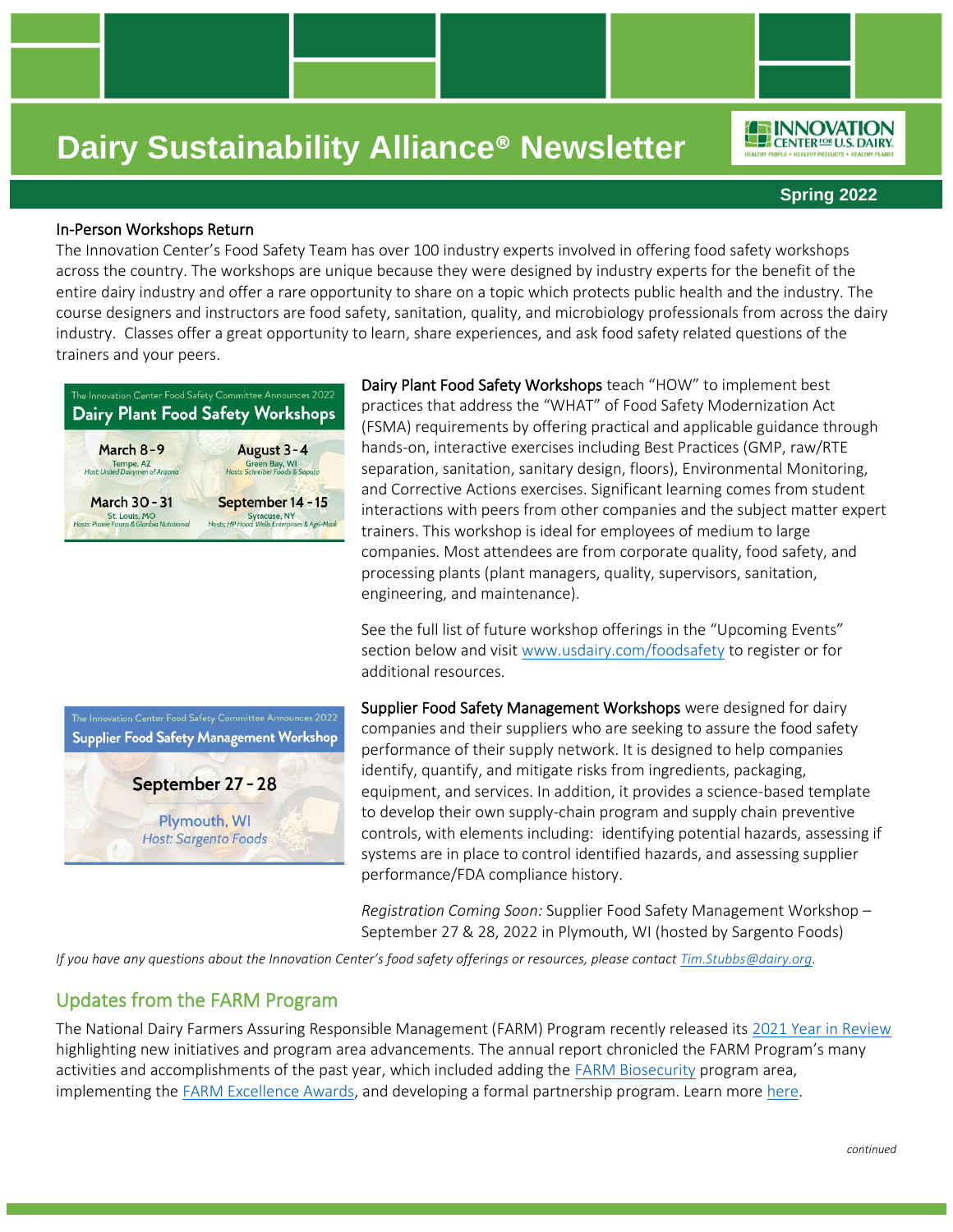#### FARM Animal Care Program Announces Version 5 Survey Results

The FARM Program shared [the results](https://nationaldairyfarm.com/wp-content/uploads/2022/02/FARM_Animal-Care_Version-5_Survey-Report_012622.pdf) of its Animal Care Version 5 Development Survey, which summarizes stakeholder perspectives on animal care issues of importance and captures ideas and levels of support for potential changes to the industry's animal care standards. FARM Animal Care is updated once every three years to ensure relevance to current industry best management practices and scientific research related to on-farm animal care.

Stakeholders identified care for sick animals, calves, and non-ambulatory cattle as dairy's greatest priority to maintain focus on for [Version](https://nationaldairyfarm.com/farm-animal-care-version-5-development/) 5. The survey also showed general support for making minor modifications and adding clarity to the program while avoiding large overhauls. Most survey respondents, including farmers, showed they would willingly support small changes to better address animal care vulnerabilities. Respondents also were in consensus that standards that aren't direct measures of good animal welfare practices should be updated to prioritize an outcomes-based approach.

The results of this survey, which received 682 responses from farmers, veterinarians, and dairy-industry leaders nationwide, will be used to inform all levels of governance of FARM and will help guide ongoing discussions about the development of Version 5. A [Town Hall webinar](https://us02web.zoom.us/webinar/register/WN_J6bEQ5oxQKu0_QDKznRVhg) is scheduled for today to provide the latest updates. The National Milk Producers Federation Board of Directors provide final approval on FARM standards, which will come into effect starting July 1, 2024.

#### FARM Environmental Stewardship Evolves in Version 3

NMPF and the Innovation Center for U.S. Dairy are collaborating to update the greenhouse gas (GHG) model that powers the FARM Environmental Stewardship Program (ES). With the launch of FARM ES Version 3.0 in 2024, the program will transition to a "process-based" model through work with RuFaS – an initiative involving researchers from across the country focused on environmental modeling of dairy farms. Shifting to a process-based model offers several benefits for addressing customer requests while offering more insights to farmers and FARM participants, including:

- A more robust and accurate model, while remaining practical and easy to use
- Farm-level environmental and economic insights through scenario analyses to support informed decision-making about the adoption of practices and technologies
- Increased functions to enable farmers, cooperatives, and processors to work with supply chain customers interested in investing in on-farm interventions and GHG reductions

Through this upgrade, FARM ES will be positioned to better support the dairy community's efforts to achieve its 2050 environmental stewardship goals, including to become GHG neutral or better. Stakeholder engagement and feedback will be widely solicited throughout the next couple of years. You can also learn more about the evolution of FARM ES at the Dairy Sustainability Alliance Spring Meeting in May.

#### FARM to Host Upcoming Trainings, Discussion Groups

The FARM Program announced upcoming evaluator trainings for Animal Care and Workforce Development (WFD), including both virtual and in-person offerings throughout the year. FARM Environmental Stewardship (ES) and WFD evaluators will also have the opportunity this year to participate in quarterly discussion group activities. These 45-minute virtual meetings are voluntary and will allow the FARM evaluator network to exchange ideas and best practices on program implementation. Sessions will also feature subject matter experts and topical discussion for continuing education opportunities. For more information about the evaluator trainings or discussion groups, contact [dairyfarm@nmpf.org.](mailto:dairyfarm@nmpf.org)

*If you have any questions, please contact Emily Yeiser-Stepp at [eyeiserstepp@nmpf.org.](mailto:eyeiserstepp@nmpf.org)*

**Spring 2022**



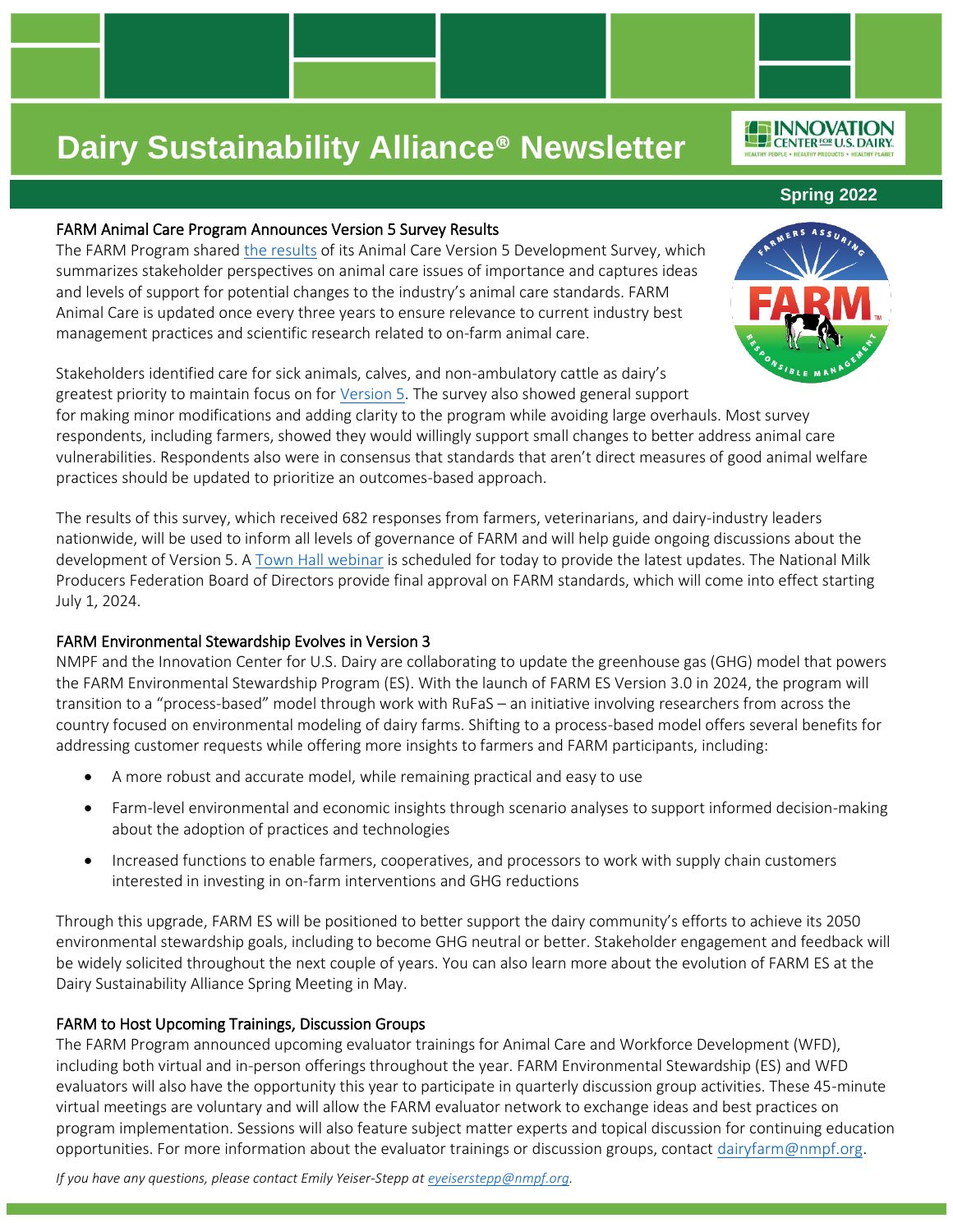### Net Zero Initiative in the News

The U.S. Dairy Net Zero Initiative (NZI), an industry-wide effort in support of the Innovation Center's 2050 Environmental Goals, continues its work to make sustainable practices and technologies more accessible and affordable for U.S. dairy farms of all sizes and geographies:

- In February, the Innovation Center's Karen Scanlon, Executive Vice President of Environmental Stewardship, opened [Net Zero for NY Dairy: What You Need to Know,](https://cals.cornell.edu/net-zero-dairy-conference) by presenting on U.S. dairy's collective field and farm efforts through the U.S. Dairy Net Zero Initiative. The two-day virtual conference hosted by Cornell University gathered dairy industry experts to shed light on what getting to "net zero" means for dairy producers, highlighting information about dairy cattle and greenhouse gases, as well as current and future farm practices and technology that help reduce greenhouse gases. Other presentations covered consumer trends and industry sustainability, methane management, crop strategies for reducing or sequestering GHGs, nutritional strategies and genetic strategies to reduce GHGs. Presentations from the event are [available here.](https://www.youtube.com/channel/UCtQgnHQLbN40hif0V1oIjDA/videos)
- During Starbucks Annual Meeting on March 16, Michael Kobori, chief sustainability officer, highlighted the important role of dairy in Starbucks' menu, noting that "more than half of our handcrafted beverages are made with dairy, which makes Starbucks a large purchaser of dairy in the United States." Supporting the long-term health of the dairy industry is part of Starbucks commitment to a resource positive future. Kobori remarked that the investment in the U.S. Dairy Net Zero Initiative was necessary because "to achieve our bold aspirations, we need to not only work with our suppliers, but across the entire dairy industry and with all who touched Starbucks." His mention of the NZI partnership built on remarks from Nichole Embertson, program manager of environmental stewardship for sustainable dairy, who spoke on screen of the possibility of dairy reaching net zero emissions. Last year, [Starbucks announced](https://stories.starbucks.com/stories/2020/starbucks-solidifies-pathway-to-a-planet-positive-future/) a five-year commitment of up to \$10 million to support NZI research, on-farm pilots and initiatives to scale best practices across the industry, including a [partnership on Alliance Dairies](https://stories.starbucks.com/stories/2021/starbucks-journey-to-sustainable-dairy/) in Florida. A recording of Starbucks Annual Meeting webcast is available [here.](https://central.virtualshareholdermeeting.com/vsm/web?pvskey=SBUX2022)

*If you have any questions about the Net Zero Initiative, please contact [Kelly.Sheridan@dairy.org.](mailto:Kelly.Sheridan@dairy.org)* 

### Cows and Climate Change

It will take all of us working together to achieve the dairy community's 2050 environmental stewardship goals. That includes the cow herself. Here's the latest science behind her role, and this time around it's all about enteric methane.



#### Balancing the Nutritional and Environmental Value of Rations

A[n article](https://nam12.safelinks.protection.outlook.com/?url=https%3A%2F%2Fwww.linkedin.com%2Fposts%2Fjuan-tricarico_dairy-nutritionists-and-2050-environmental-activity-6910330191647043584-HtY3%3Futm_source%3Dlinkedin_share%26utm_medium%3Dmember_desktop_web&data=04%7C01%7Cangela.hessinger%40dairy.org%7Cc23d8eb4170a4dd4c8a708da086497c9%7C4a5c3ca3613143b194be00fe342a7c7c%7C0%7C0%7C637831525439394125%7CUnknown%7CTWFpbGZsb3d8eyJWIjoiMC4wLjAwMDAiLCJQIjoiV2luMzIiLCJBTiI6Ik1haWwiLCJXVCI6Mn0%3D%7C3000&sdata=XlrCYnns63kqCZzWmMviRgR3WwWKh7B2rnHMjNCva88%3D&reserved=0) by DMI's Dr. Juan Tricarico, Vice President of Sustainability Research, in the [2022 Southwest Nutrition Conference](https://sw-nc.com/sw-nutrition-conference/) Proceedings describes the critical roles dairy cow nutritionists play to support progress towards the U.S. dairy industry's 2050 environmental stewardship goals. The contributions by dairy cow nutritionists include: 1) formulating balanced dairy cattle rations, 2) evaluating nutritional enteric methane mitigation options and incorporating them into feeding programs, 3) articulating the environmental value feed ingredients provide in addition to their nutritional contributions and cost savings.



*ILE INNOVATION* **LEP** CENTER<sup>FOR</sup> U.S. DAIRY

**Spring 2022**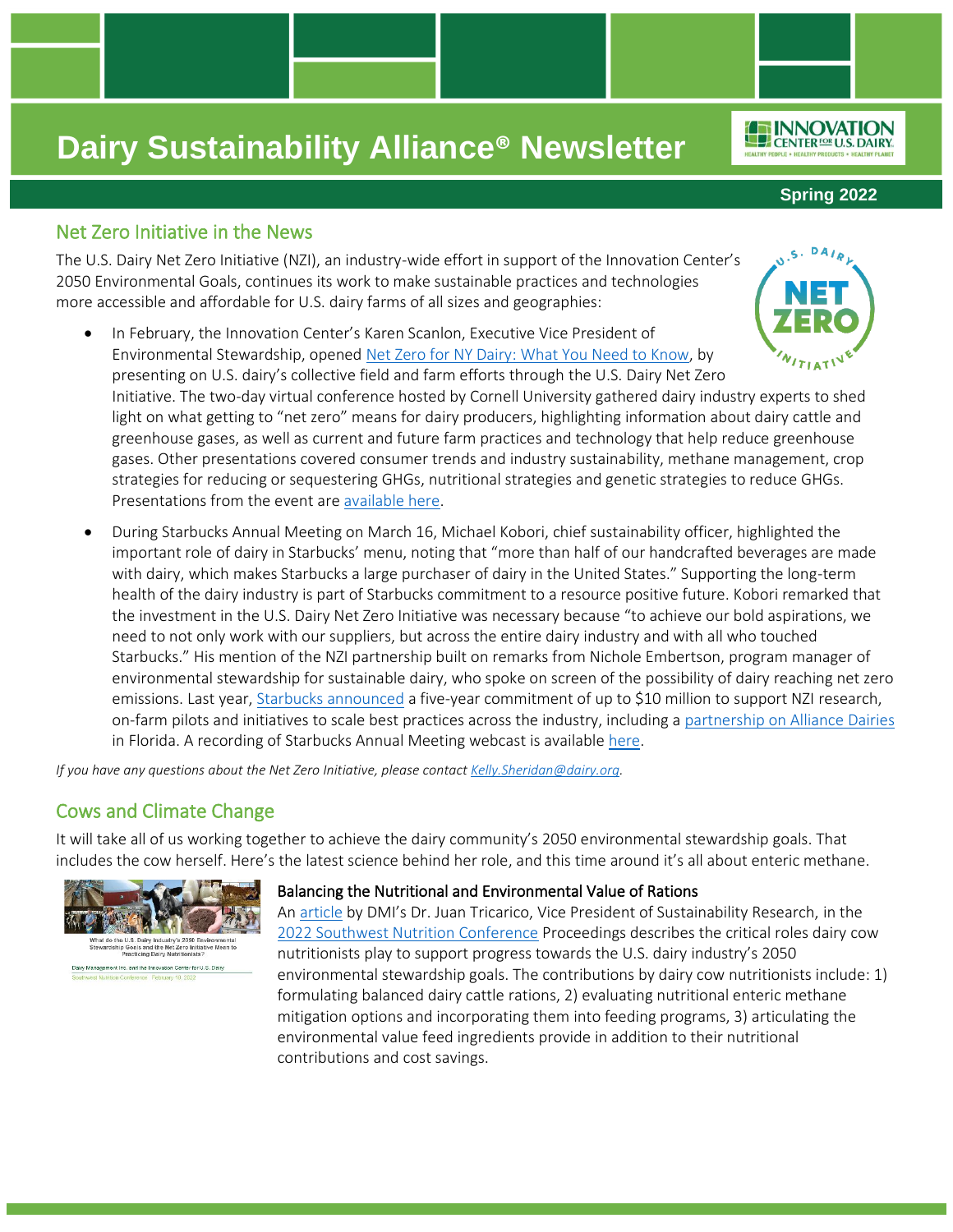#### Innovations in Enteric Methane Mitigation

Dr. Tricarico also led a [Greener Cattle Initiative](https://foundationfar.org/consortia/greener-cattle-initiative/) (GCI) panel during th[e 2022 Animal](https://animalagtech.com/program/)  [AgTech Innovation Summit.](https://animalagtech.com/program/) The expert panel featured GCI participants from Genus, ADM, Elanco and JBS, who discussed the importance of sharing knowledge and accelerating the development of scalable and commercially feasible technologies that reduce enteric methane emissions and enable the production of sustainable beef and dairy. The panel explored the rationale and motivation for joining GCI and the most exciting innovations for enteric methane mitigation requiring further research and development. You can learn more about the Greener Cattle Initiative and U.S. dairy's approach to methane during the Dairy Sustainability Alliance Spring Meeting in May.

#### Perspectives on Feed Supplements

Feed supplements are emerging as strong candidates to effectively mitigate enteric methane emissions from dairy cattle, but the challenges of adoption are varied and many. Comments made by Minnesota dairy farmer Suzanne Vold during [a 2021](https://vimeo.com/694527973/e295d17e6e)  [Sustainable Ag Summit virtual breakout session panel](https://vimeo.com/694527973/e295d17e6e) on the opportunity to transform feed supplements from promise to a real solution, were featured in the article, "[A](https://nam12.safelinks.protection.outlook.com/?url=https%3A%2F%2Fjofnm.com%2Farticle-194-A-farmer%27s-view-on-feeding-to-cut-emissions.html&data=04%7C01%7Cangela.hessinger%40dairy.org%7Cc23d8eb4170a4dd4c8a708da086497c9%7C4a5c3ca3613143b194be00fe342a7c7c%7C0%7C0%7C637831525439394125%7CUnknown%7CTWFpbGZsb3d8eyJWIjoiMC4wLjAwMDAiLCJQIjoiV2luMzIiLCJBTiI6Ik1haWwiLCJXVCI6Mn0%3D%7C3000&sdata=wIia7UKB9Lqi57FzphughR8AFEMvRHrVKZbtxH%2FjWf0%3D&reserved=0)  [farmer's view on feeding to cut emissions,](https://nam12.safelinks.protection.outlook.com/?url=https%3A%2F%2Fjofnm.com%2Farticle-194-A-farmer%27s-view-on-feeding-to-cut-emissions.html&data=04%7C01%7Cangela.hessinger%40dairy.org%7Cc23d8eb4170a4dd4c8a708da086497c9%7C4a5c3ca3613143b194be00fe342a7c7c%7C0%7C0%7C637831525439394125%7CUnknown%7CTWFpbGZsb3d8eyJWIjoiMC4wLjAwMDAiLCJQIjoiV2luMzIiLCJBTiI6Ik1haWwiLCJXVCI6Mn0%3D%7C3000&sdata=wIia7UKB9Lqi57FzphughR8AFEMvRHrVKZbtxH%2FjWf0%3D&reserved=0)" published in the February Journal of Nutrient Management.

#### Life Cycle Assessment in Food and Agriculture

Realizing the Promise of Feed Supplements How the dairy value chain can transform fe<br>from promising to real solution for entenic m 2021 Sustainable Ag Summit / Panel Conv

The Council for Agricultural Science and Technology (CAST) [held a webinar](https://www.cast-science.org/publication/goals-strengths-and-limitations-governing-the-use-of-life-cycle-assessment-lca-in-food-and-agriculture/) earlier this year to discuss the goals, strengths and limitations governing the use of life cycle assessments in food and agriculture. Dr. Tricarico, who moderated the webinar, notes that agricultural LCA are particularly complex. While LCA do provide quantitative and risk-based assessments of outcomes resulting from decisions made by people, LCA themselves don't make decisions. Another important thing to keep in mind, he says: results from one LCA cannot be directly compared to another. A one-page commentary from the webinar is [available here.](https://www.cast-science.org/wp-content/uploads/2022/01/LCA-in-Ag-quickCAST.pdf)

*If you have any questions, please contac[t Juan.Tricarico@dairy.org.](mailto:Juan.Tricarico@dairy.org)*

## USDA Extends Deadline for Climate-Smart Commodities Initiative

The U.S. Department of Agriculture ha[s extended the deadlines](https://www.nrcs.usda.gov/wps/portal/nrcs/detail/national/newsroom/releases/?cid=NRCSEPRD1898239) for its [Partnerships for Climate-](https://www.usda.gov/climate-solutions/climate-smart-commodities)[Smart Commodities](https://www.usda.gov/climate-solutions/climate-smart-commodities) program:

- First Funding Pool Proposals from \$5 million to \$100 million May 6, 2022
- Second Funding Pool Proposals from \$250,000 to \$4,999,999 June 10, 2022

The Partnerships for Climate-Smart Commodities funding opportunity will finance pilot projects that create market opportunities for U.S. agricultural and forestry products that use climate-smart production practices and include innovative, cost-effective ways to measure and verify GHG benefits. Funding will be provided to partners through the USDA's [Commodity Credit Corporation](https://www.usda.gov/ccc) for pilot projects to provide incentives to producers and landowners to:

- Implement climate-smart production practices, activities, and systems on working lands;
- Measure/quantify, monitor, and verify the carbon and GHG benefits associated with those practices; and
- Develop markets and promote the resulting climate-smart commodities.

Applications will be accepted vi[a grants.gov](https://www.grants.gov/) through 11:59 p.m. ET for each of the above dates.

*For more information about the Partnerships for Climate-Smart Commodities funding opportunity, visit USDA's [website.](https://www.usda.gov/climate-solutions/climate-smart-commodities)*





Goals, Strengths, and Limitations Governing the Use of<br>Life Cycle Assessment in Food and Agriculture CAST Commentary QTA2022-1



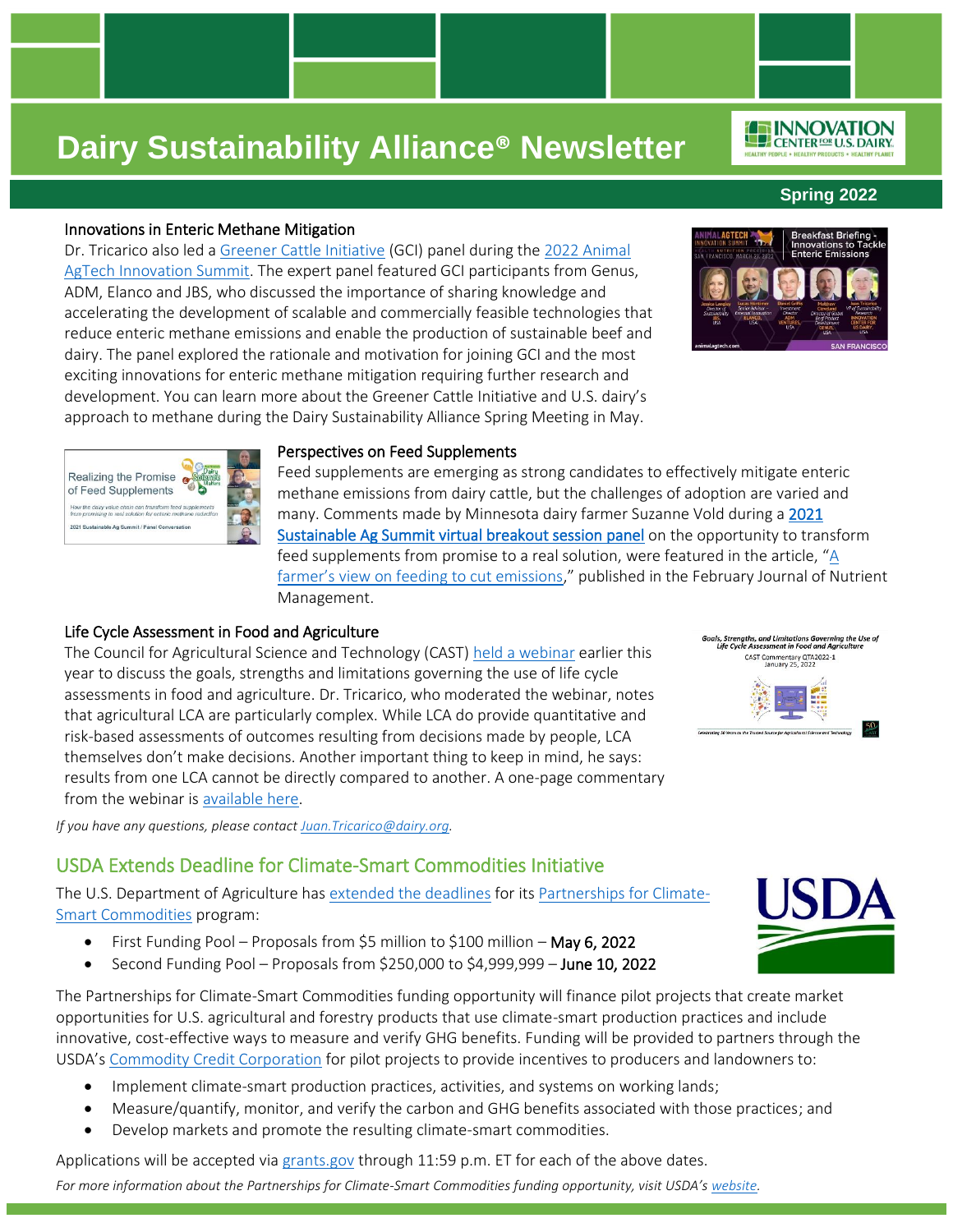#### **Spring 2022**

**INNOVATION** CENTER<sup>FOR</sup> U.S. DAIRY

### Member Briefs

Knowledge sharing and collaboration are key tenets of the Dairy Sustainability Alliance. Find out what's new with some of our 170+ member companies and organizations:

- The Dairy Sustainability Alliance added 6 new members so far in 2022. Welcom[e AB Energy USA,](https://us.bioch4nge.com/) Arm & Hammer [Animal and Food Production,](https://ahfoodchain.com/) [Burt Lewis International Corp,](https://www.burtlewisingredients.com/) [Emmi Roth,](https://www.emmiroth.com/) [Vanguard Renewables](https://www.vanguardrenewables.com/) and [Vyla Inc.](https://vyla.com/)
- Farmers for Sustainable Food, the Lafayette Ag Stewardship Alliance, and their partners recently released their [Pilot Milkshed Sustainability Project Year Two Report.](https://farmersforsustainablefood.com/wp-content/uploads/2022/03/LASA-Year-2-Report-Final-Deliverable-20220315.pdf) In year two of this initiative, project benchmarks were created for alfalfa, corn grain, and corn silage, and data is beginning to support implementing various environmentally friendly practices into cropping systems results in similar yields and greater gross return per acre. This preliminary conclusion allows farmers to gain confidence in implementing conservation practices on-farm while still maintaining a positive financial return on their investment. As of January 2022, 15 farms are enrolled that manage 32,670 acres of farmland. This farmer-led sustainability initiative is one of several projects exploring on-farm practices as part of the U.S. Dairy Net Zero Initiative.
- The [next generation of California dairy farmers](https://www.youtube.com/watch?v=wLFoWdzsy1A) invite you to join them, industry leaders, world-renowned researchers, policymakers, global food and nutrition professionals, and many other expert speakers for the virtual California Dairy Sustainability Summit on April 14-22, hosted by Dairy Cares, California Dairy Research Foundation, California Milk Advisory Board, California Dairy Quality Assurance Program and the Dairy Council of California. Learn about important partnerships and the latest advancements in planet-smart, sustainable dairy farm practices. Explore new research, groundbreaking projects, and innovative technologies. Make connections, ask questions of speakers and research poster presenters, and say hello to new and old friends as you visit the virtual expo hall. Speakers will highlight innovative technologies, partnerships, and projects on California's family dairy farms as well as global efforts that are driving progress. Ultimately, the program aims to promote education and collaboration to ensure the continued availability of affordable, nutrient-rich foods—now and for future generations. Learn more and registe[r here.](https://www.cadairysummit.com/)
- A panel of dairy industry and farming experts will take a deep dive into sustainability at the American Dairy Products Institute/American Butter Institut[e Joint Annual Conference](https://nam12.safelinks.protection.outlook.com/?url=https%3A%2F%2Fwww.eventsquid.com%2Fevent.cfm%3Fid%3D15491&data=04%7C01%7Cangela.hessinger%40dairy.org%7C23c05985804142dcd60008da13338dd3%7C4a5c3ca3613143b194be00fe342a7c7c%7C0%7C0%7C637843409385485538%7CUnknown%7CTWFpbGZsb3d8eyJWIjoiMC4wLjAwMDAiLCJQIjoiV2luMzIiLCJBTiI6Ik1haWwiLCJXVCI6Mn0%3D%7C3000&sdata=TvPdsliMbCgrXr1kEAGFJjVvZsWXMR1qQK4i9dFZg5o%3D&reserved=0) on Tuesday April 26. The session – "Actions Beyond Words" – features Innovation Center staff, Dairy Sustainability Alliance members (Agropur, International Dairy Foods Association, National Milk Producers Federation, Select Milk Producers) and a past Sustainability Award winner (2018 Outstanding Dairy Farm Sustainability Award winner Royal Dairy) discussing ways their organizations and members are implementing their social responsibility initiatives.
- Global dairy brand Fonterra will [trial the first modern electric milk tanker](https://www.thenews.coop/160729/sector/agriculture/fonterra-trials-first-modern-electric-milk-tanker/) this May at one of its plants near Auckland, New Zealand. The truck has a range of approximately 87 miles on a full charge and can carry about 6,800 gallons of milk. Factors being assessed include how far it can go, how easy it is to charge, milk collection, maintenance, efficiency, cost, and driver comfort and safety. While this trial is taking place overseas, similar innovative technologies could make their way to the U.S. and serve as another way dairy companies reduce their transportation footprint.
- Following the release of a[n Intergovernmental Panel on Climate Change \(IPCC\) assessment report](https://www.ipcc.ch/2022/02/28/pr-wgii-ar6/) earlier this year, Bel Brands [announced a commitment](https://www.dairyreporter.com/Article/2022/02/14/bel-announces-carbon-reduction-commitment?utm_source=newsletter_daily&utm_medium=email&utm_campaign=14-Feb-2022&cid=DM993430&bid=1846038088) to reduce greenhouse gas emissions throughout its entire value chain by 25% by 2035 (compared to 2018 and taking growth into account). The company will also integrate a carbon impact analysis tool at all levels of decision-making within the company, which will provide a consolidated and ongoing perspective of the company's carbon footprint for all its markets, brands, and products, and is working to define "carbon" budgets much the same way it does financial ones. Steps like this help to foster a sustainability culture throughout the entire company, as opposed to limiting it to a single department.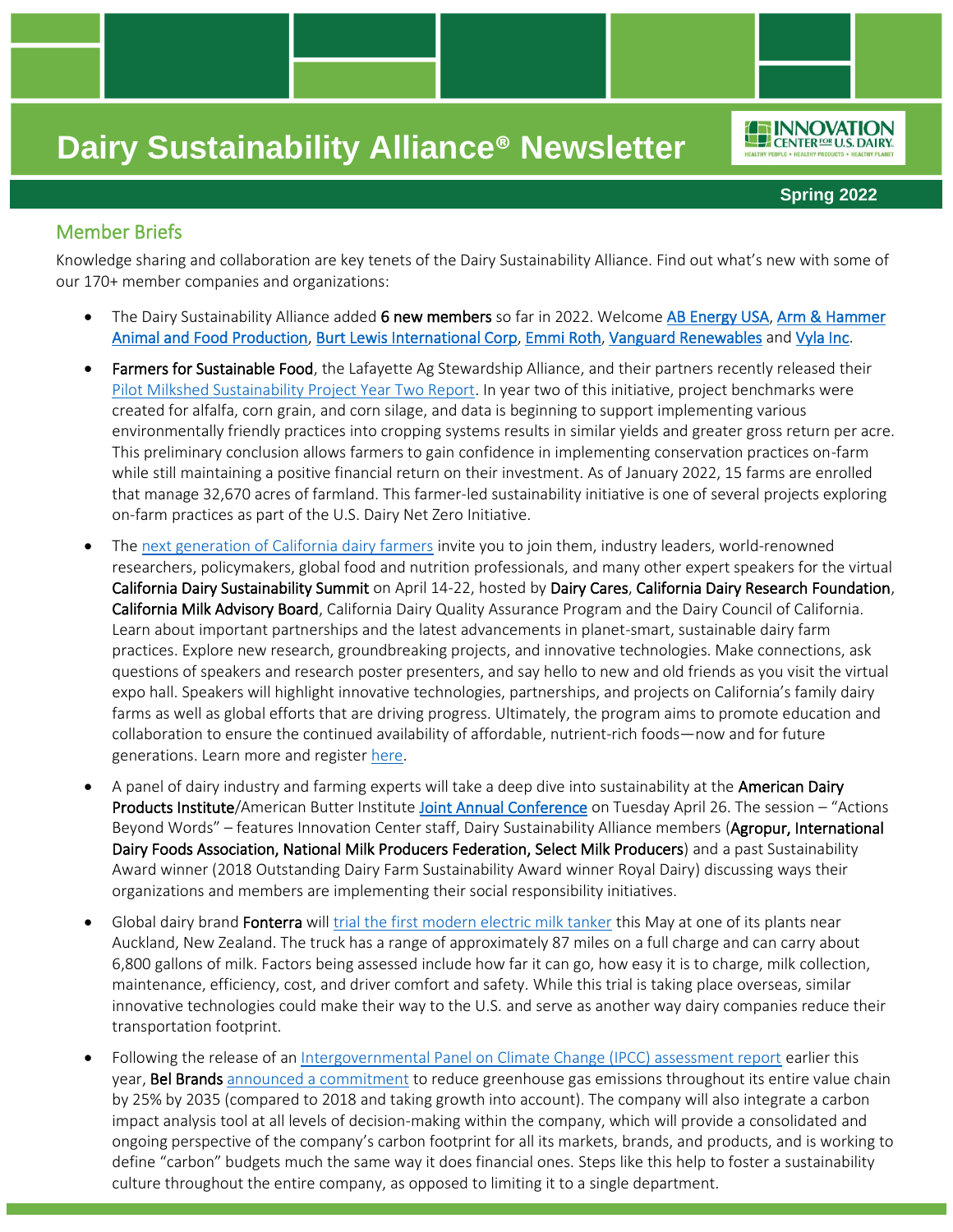### **Spring 2022**

**FEINNOVATION** CENTER<sup>FOR</sup> U.S. DAIRY

- In February, Nestlé [announced the creation](https://www.foodnavigator-usa.com/Article/2022/02/09/nestle-creates-ag-research-institute-we-want-to-bring-the-most-promising-approaches-and-solutions-to-farmers) of the Nestlé Institute of Agricultural Sciences, which CTO Stefan Palzer says will "accelerate the translation of science into concrete solutions that can be implemented at farm level." Among other efforts, the Institute, which will be based in Switzerland, aims to reduce emissions in dairy farming, develop regenerative agriculture practices, improve biodiversity and soil health, and explore new approaches to upcycling agricultural side streams that reduce nutrient loss and food waste. Researchers will work in close collaboration with internal and external partners to assess and combine science-based solutions that lower the environmental impact of agricultural production.
- Last month, USDA Secretary Tom Vilsack and Deputy Secretary Jewel Bronaugh [announced](https://madmimi.com/p/8fc1831?pact=2545782-166577332-11785209361-bb0c8d77a43bdbc9fe2ee63921503e6bc23d0449#vilsack__bronaugh_to_announce_members_of_usda_equity_commission) the members of the Agriculture Department's Equity Commission, created to address historical discrimination at USDA. Rick Smith, President and CEO of Dairy Farmers of America, will serve as one of the commission's 15 members. As noted in the [2021 Materiality Assessment,](https://www.usdairy.com/getmedia/401760f2-2982-48ff-826a-e445799b947b/Materiality-Assessment-For-USDairy.pdf?ext=.pdf) Diversity Equity and Inclusion (DEI) has received increased attention and recognition of importance for sustainable development. Individual companies and industry-wide initiatives can play a valuable role in promoting DE&I across dairy and agriculture more broadly.
- Congratulations to Jeremy Travis, Vice President of Quality and Technical Services at Hilmar Cheese Company and chair of the Innovation Center's Food Safety Committee, [who earned](https://www.idfa.org/news/jeremy-travis-vice-president-of-quality-technical-services-at-hilmar-cheese-company-inc-receives-idfas-2022-food-safety-leadership-award/) International Dairy Foods Association's 2022 Food Safety Leadership Award. The award honors an individual, group or organization for demonstrating outstanding leadership directed at enhancing food safety within the dairy products industry.
- [A collaboration](https://www.landolakesinc.com/Press/News/Tulare-broadband) with Land O'Lakes, Inc., internet service provider Cal.net and Microsoft will expand broadband internet access to residents of Tulare, CA and the surrounding community. Cal.net is installing high-speed broadband technology in a total of 16 sites including the Land O'Lakes Dairy Foods Tulare plant, improving broadband connectivity to residents in the area. This effort has the potential to directly benefit more than 255,000 local residents and provides a unique example of how Land O'Lakes is supporting its local community.
- Last year, Shell announced its goal to be carbon-neutral by 2050. Part of that initiative includes working with dairies across to country to produce renewable compressed natural gas (R-CNG) as a fuel for heavy-duty on road transport[. One of those projects](https://www.nmpf.org/focus/high-plains-ponderosa/) is at High Plains Ponderosa Dairy in Kansas, a member of Dairy Farmers of America, to construct the first integrated dairy manure to RNG facility, which is expected to produce more than 500,000 MMBtu a year of negative carbon intensity RNG using cow manure from the dairy. Initiatives like this will help dairy be part of the solution to reducing emissions from both transportation and agriculture in the coming decades.
- The U.S. Environmental Protection Agency, on behalf of the Global Methane Initiative (GMI), developed the *[Anaerobic Digestion Screening Tool](https://www.globalmethane.org/resources/details.aspx?resourceid=5170)* to assist stakeholders in assessing the technical and financial feasibility of proposed anaerobic digestion projects. The Excel-based tool enables users to evaluate anaerobic digestion opportunities for a variety of feedstocks, including livestock manure, agricultural residues, food waste, and wastewater.

### Upcoming Events

| Ongoing     | Food Safety Basics for Ice Cream Makers Online Training Course                                                      | <b>Online Training</b> |
|-------------|---------------------------------------------------------------------------------------------------------------------|------------------------|
| Ongoing     | Food Safety Basics for Artisan Cheesemakers Online Training Courses                                                 | <b>Online Training</b> |
| March 30-31 | Dairy Plant Food Safety Workshop<br>Hosted by Prairie Farms Dairy and Glanbia Nutritionals. Click here to register. | St. Louis, MO          |